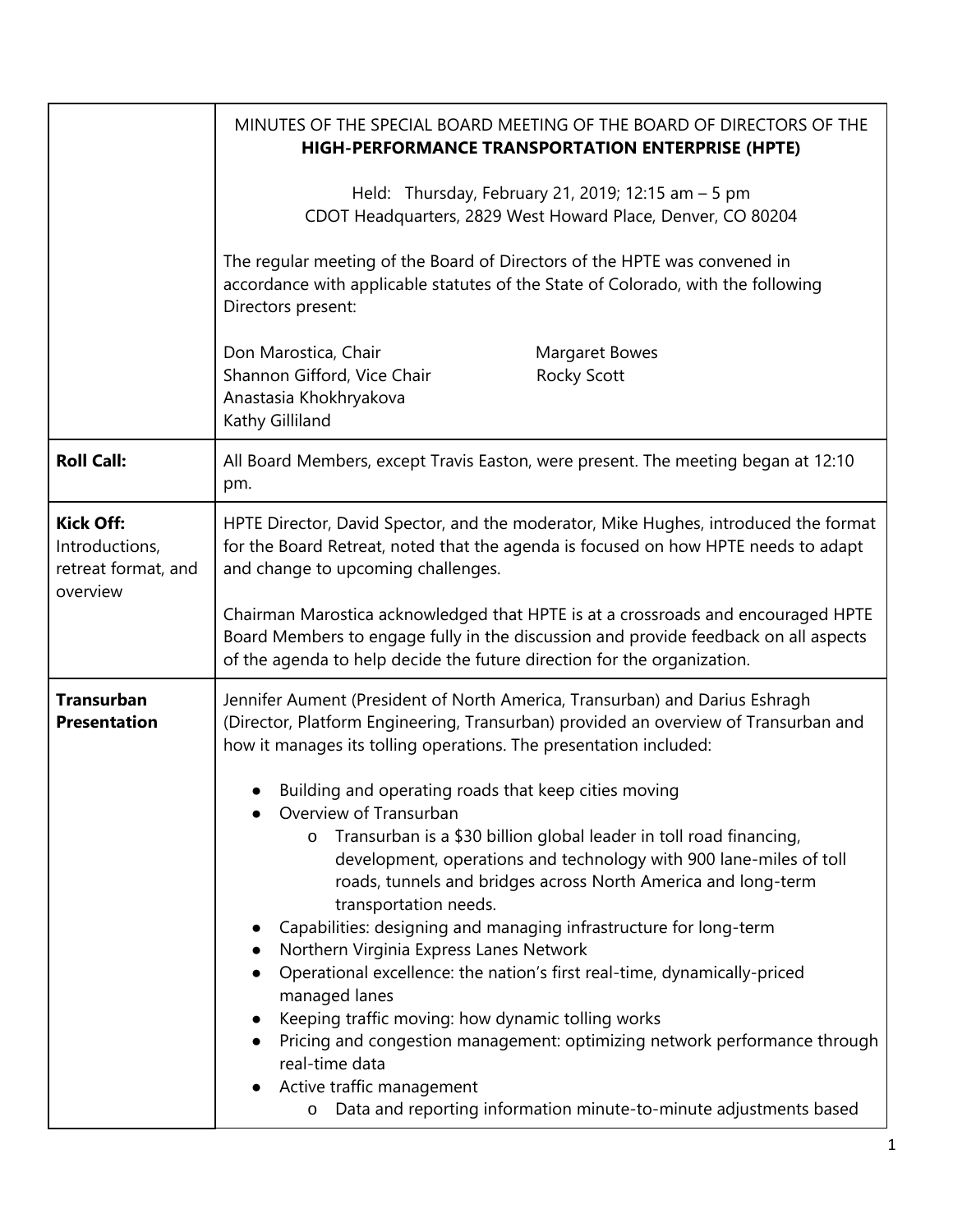|                                           | on analytic inputs: queues; density; speed; value; incidents; price;<br>Monitoring and responding to external factors and customer behaviors<br>Partnership coordination and lifecycle approach<br>Understanding Transurban customers and implementing customer programs<br>A history of innovation: driving safer operations and improved customer<br>experience<br>Tolling technology ecosystem: evolving with the technology landscape<br>Government partnership - the importance of thinking long term<br>In the beginning, concession agreements were very prescriptive, but<br>$\circ$<br>Transurban experience has been that if the agreement is outcome<br>focused it allows space for innovation and flexibility.<br>Transurban internal process and back office tolling overview<br>Preparing for the future: roads at the center of the mobility revolution<br><b>Discussion</b><br>Board Members and staff discussed HPTE Express Lane Network growth, customer-<br>focused approach, enforcement, hybrid cars, electric vehicles and trucks,<br>communications tools and platforms to reach customers, mobile barrier, maintenance<br>and channelizing posts, developing platforms that are interoperable, how Uber and<br>Lyft have changed the nature of HOV, with Transurban staff.<br>Director Spector thanked Ms. Aument and Mr. Eshragh for presenting to the HPTE<br>Board. |
|-------------------------------------------|-------------------------------------------------------------------------------------------------------------------------------------------------------------------------------------------------------------------------------------------------------------------------------------------------------------------------------------------------------------------------------------------------------------------------------------------------------------------------------------------------------------------------------------------------------------------------------------------------------------------------------------------------------------------------------------------------------------------------------------------------------------------------------------------------------------------------------------------------------------------------------------------------------------------------------------------------------------------------------------------------------------------------------------------------------------------------------------------------------------------------------------------------------------------------------------------------------------------------------------------------------------------------------------------------------------------------------------------------------------------------------------------------|
|                                           | The Board adjourned for a break at 1:57 pm                                                                                                                                                                                                                                                                                                                                                                                                                                                                                                                                                                                                                                                                                                                                                                                                                                                                                                                                                                                                                                                                                                                                                                                                                                                                                                                                                      |
| <b>Toll Rate Setting</b><br><b>Policy</b> | The Board reconvened at 2:05 pm.<br>HPTE Tolling Operations Manager, Kelly Brown, provided a presentation to the board<br>on Toll Rate Setting Policy, which included:<br>Tolling Rate Setting Authority & Practice of Peers<br>o Toll Roads - Public; Toll Roads - P3; Express Lanes - State; Express<br>Lanes $-$ P3;<br>Current HPTE Toll Rate & Adjustment Practice:<br>Maximize traffic throughput<br>$\circ$<br>Prove travel time reliability in the Express Lane<br>$\circ$<br>Meet financial ratio requirements if financing is used<br>$\circ$<br>Board Direction on HPTE Policy Goals<br>Proposed HPTE Toll Rates and Adjustment Policy Process<br><b>Board Direction on policy goals</b><br>Policy Goal #1: Establish the Current HPTE Toll Rate Setting and Adjustment Practice<br>as a Policy Directive<br><b>Action:</b> The Board directed staff to develop a policy directive, based on the                                                                                                                                                                                                                                                                                                                                                                                                                                                                                     |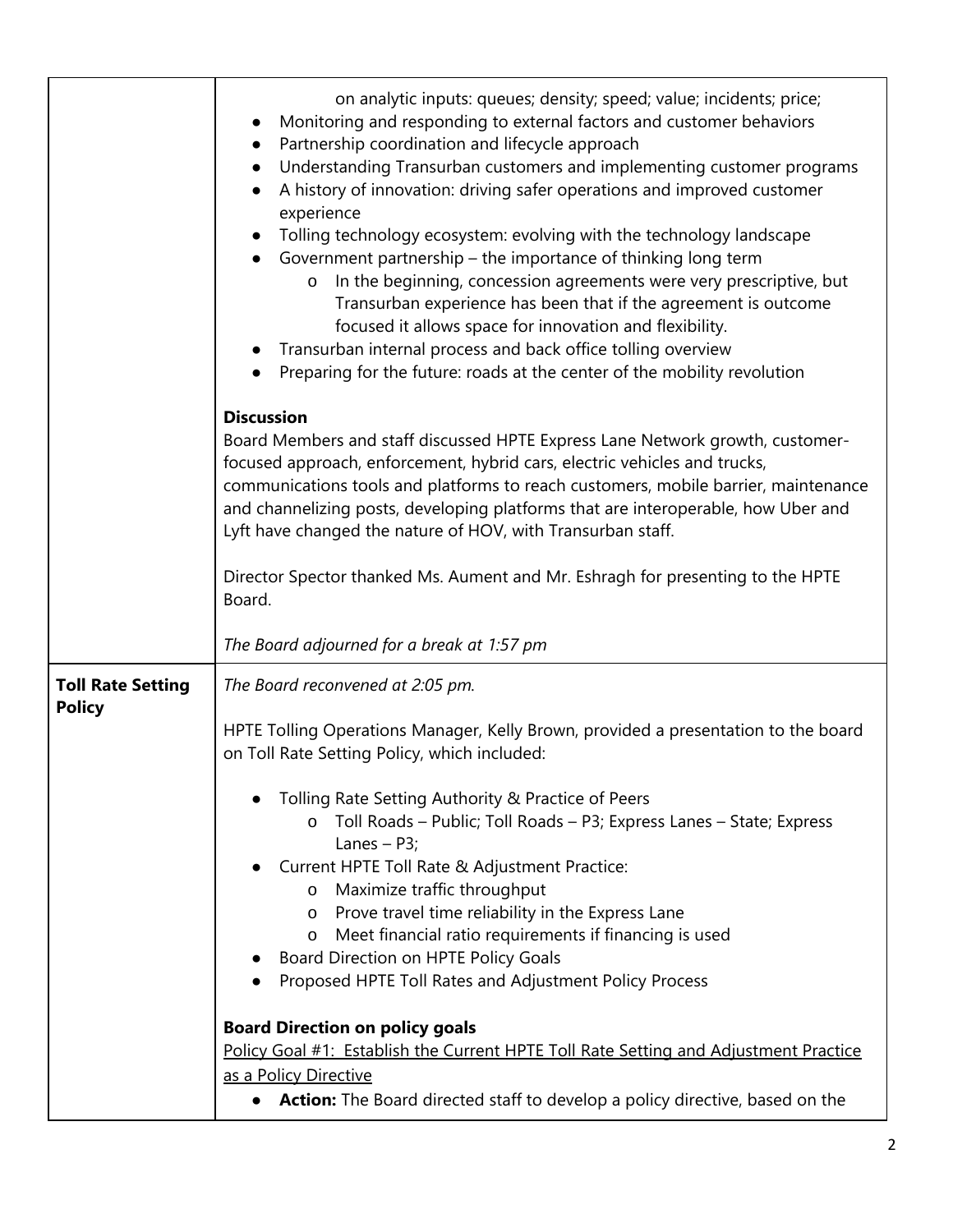|                                                                                                                                                      | metrics presented, for the HPTE Board to review at a future meeting.<br>Policy Goal #2: Revenue Maximization Vs. Throughput Maximization<br>Action: The Board directed staff to focus on fiscally responsible pricing.<br>Board Members also expressed that focusing on and developing the customer<br>base is also a key component of this consideration.<br>Policy Goal #3: AVI vs LPT Toll Rate Setting Policy<br>Action: The Board directed staff to continue the current practice of first<br>$\bullet$<br>determining the AVI toll rate, then adding the LPT surcharge in order to arrive<br>at the new LPT toll rate.<br>Policy Goal #4: Future Dynamic Tolling Policy Considerations<br>Action: The Board directed staff to explore this area further and come back to<br>them with more information.<br>Policy Goal #5: Toll Rate Setting Considerations for Equity<br><b>Action:</b> The Board directed staff that there should be no discounts or credit<br>programs, except in special circumstances agreed by the HPTE Board.<br><b>Discussion</b><br>Board Members and staff discussed public engagement on the toll rate setting policy<br>process, Express Lane discounts, HPTE staffing, policies and procedures, and toll<br>revenue generation spending.<br>Action: Andrew Gomez (Attorney General's Office) agreed to share the<br>$\bullet$                                        |
|------------------------------------------------------------------------------------------------------------------------------------------------------|---------------------------------------------------------------------------------------------------------------------------------------------------------------------------------------------------------------------------------------------------------------------------------------------------------------------------------------------------------------------------------------------------------------------------------------------------------------------------------------------------------------------------------------------------------------------------------------------------------------------------------------------------------------------------------------------------------------------------------------------------------------------------------------------------------------------------------------------------------------------------------------------------------------------------------------------------------------------------------------------------------------------------------------------------------------------------------------------------------------------------------------------------------------------------------------------------------------------------------------------------------------------------------------------------------------------------------------------------------------------------------------------------------|
|                                                                                                                                                      | informal memo on toll revenue generation with the Board.<br>The HPTE Board adjourned for a break at 3:17 pm.                                                                                                                                                                                                                                                                                                                                                                                                                                                                                                                                                                                                                                                                                                                                                                                                                                                                                                                                                                                                                                                                                                                                                                                                                                                                                            |
| <b>Colorado Clean</b><br>Pass Act (HB19-<br>1199)<br>This item was not on<br>the formal agenda,<br>but was discussed<br>extensively by the<br>Board. | <b>Discussion</b><br>Board Members discussed the Colorado Clean Pass Act that was introduced to<br>the Colorado State Legislature on February 20 <sup>th</sup> . They voiced concern that it<br>currently includes a reduced price (50% reduction) for all electric vehicles (EVs)<br>on all Express lanes, including lanes that do not have HOV3+ (I-70 Mountain<br>Express Lane and C-470), which would mean toll prices would have to increase<br>for everyone that uses the nto maintain travel time reliability.<br>Board Members expressed concern that if money has to be borrowed from the<br>$\bullet$<br>state and then proves difficult to pay back, the enterprise status of HPTE would<br>be jeopardized.<br>Board Members outlined that if the Colorado Clean Pass Act goes through<br>$\bullet$<br>there will be a communications challenge to highlight what the change will<br>mean to the public, and try to avoid a backlash.<br>A fiscal note is included as part of the bill drafting process and the half-price<br>$\bullet$<br>tolls for EVs were included to make the fiscal note as revenue neutral as<br>possible. The fiscal note looks at a three-year time period from the<br>introduction. It does not account for toll increases and the compensation event<br>HPTE would have to pay Plenary Roads Denver or the related back-office costs<br>to establish the program. |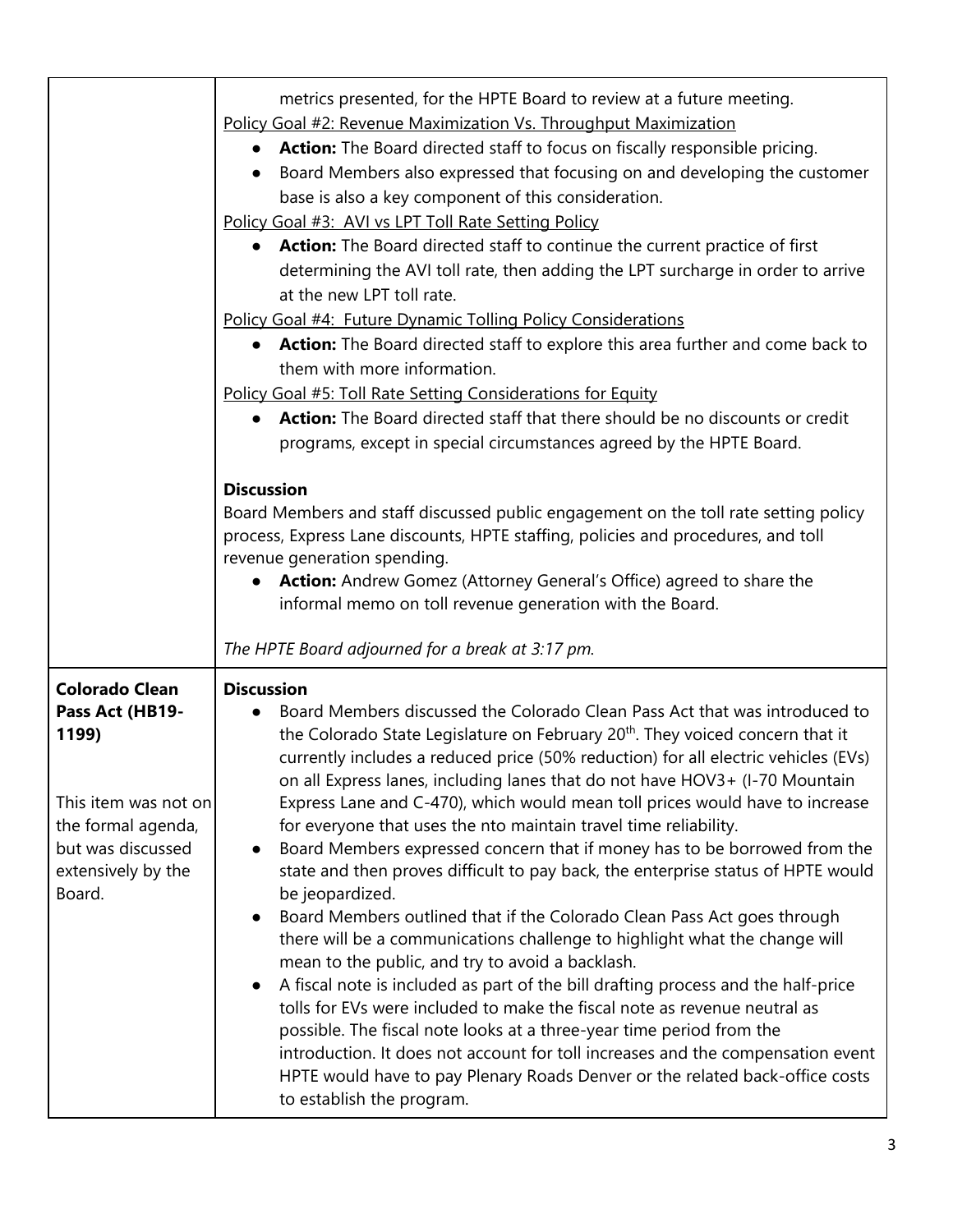|                                                               | It is expected that there will be double-digit growth of EVs on Colorado roads<br>$\bullet$<br>each year. The total EVs will be capped at one hundred and twenty thousand.<br>There are provisions in the bill to change or cancel the legislation if there is<br>$\bullet$<br>speed degradation or it would cause HPTE to default on a loan or other<br>commitments.<br><b>Action:</b> Staff to secure a time for Chair Marostica and Shoshana Lew (Executive<br>$\bullet$<br>Director, CDOT) to meet to discuss the implications of the Bill.                                                                                                                                                                                                                                                                                                                                                                                                                                                                                                                                                                                                     |
|---------------------------------------------------------------|-----------------------------------------------------------------------------------------------------------------------------------------------------------------------------------------------------------------------------------------------------------------------------------------------------------------------------------------------------------------------------------------------------------------------------------------------------------------------------------------------------------------------------------------------------------------------------------------------------------------------------------------------------------------------------------------------------------------------------------------------------------------------------------------------------------------------------------------------------------------------------------------------------------------------------------------------------------------------------------------------------------------------------------------------------------------------------------------------------------------------------------------------------|
| <b>Active</b><br><b>Management of</b><br><b>Express Lanes</b> | Board reconvened at 3:30 pm.<br>Tolling Operations Manager, Kelly Brown, provided a presentation to the board on<br>Active Management of Express lanes, which included:<br><b>HPTE's Success Story</b><br>o HPTE's Express Lanes Growth<br>Growth in total lane miles<br>$\circ$<br>o Growth in Toll Points<br>How Do HPTE Express Lanes Compare to the Other States?<br>Top 3 Tolling Operations Challenges                                                                                                                                                                                                                                                                                                                                                                                                                                                                                                                                                                                                                                                                                                                                        |
|                                                               | o Active Management of Express Lanes<br>o Data and Reporting<br><b>Equipment Monitoring and Maintenance</b><br>$\circ$<br><b>Future Options</b><br><b>Future Opportunities</b><br>HPTE Next Steps -Board Direction<br><b>Discussion</b>                                                                                                                                                                                                                                                                                                                                                                                                                                                                                                                                                                                                                                                                                                                                                                                                                                                                                                             |
|                                                               | Board Members and staff discussed data and reporting, HPTE staffing, tolling<br>equipment, back office, and concession agreements.<br>Board Members noted that there are numerous data sources for HPTE and<br>different databases. The board also noted that responding to all data requests<br>is not feasible with the current tools and methods.<br>Action: The board directed HPTE staff to explore a data solution and come<br>$\bullet$<br>back to the board with further information and options including life-cycling<br>out existing tolling equipment.<br><b>Action:</b> Board Members requested information on how much it will cost each<br>$\bullet$<br>year for staff, where the money would come from and what the breakdown<br>would be. This analysis should include the pros and cons of full-time<br>employees compared to contractors.<br><b>Action:</b> Board Members directed staff to come back to the Board with further<br>$\bullet$<br>information on C-470 staffing requirements.<br>Action: Board Members agreed to consider tolling equipment and back office<br>$\bullet$<br>further, during future board meetings. |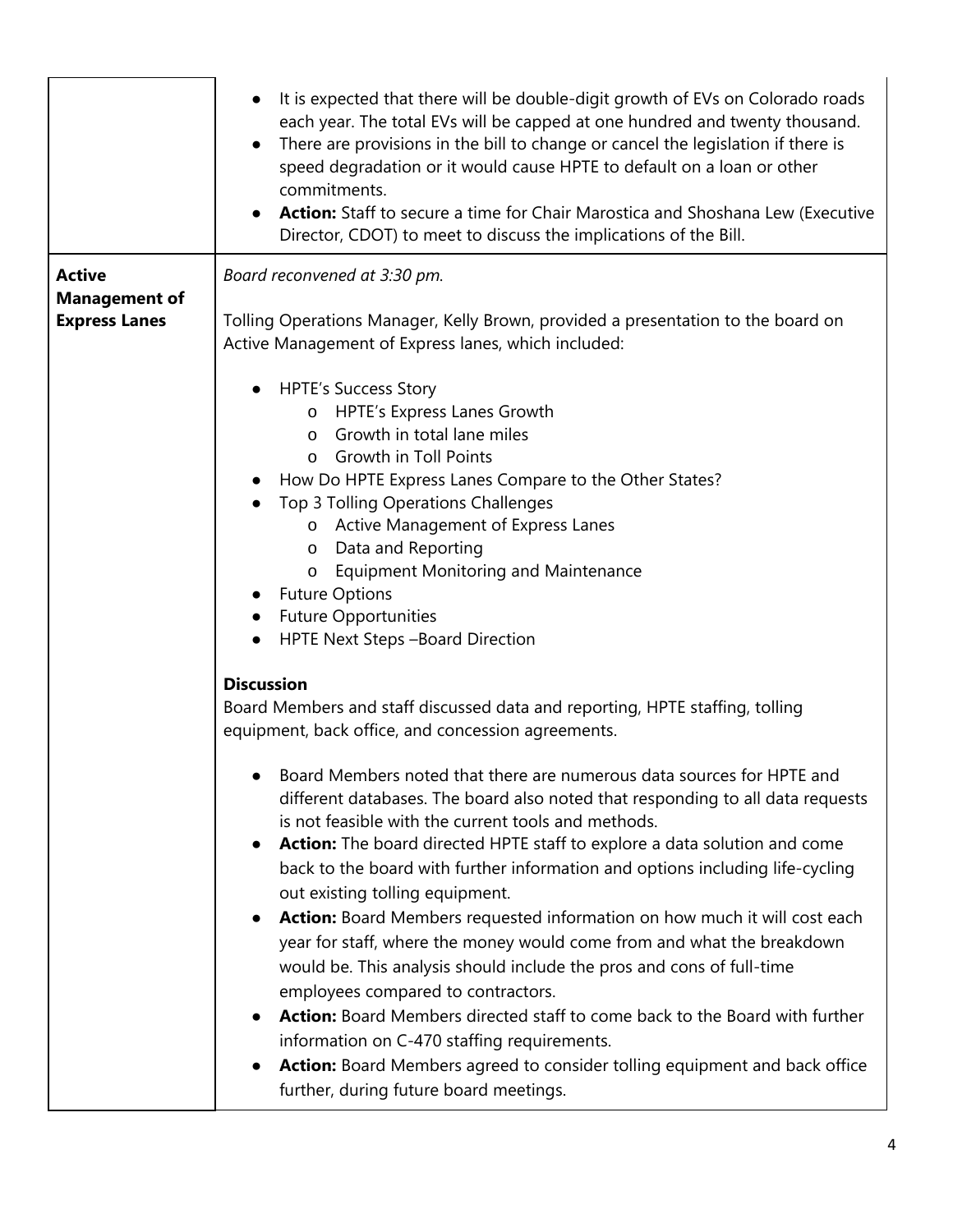|         | <b>Action:</b> Board Members directed staff to look at additional concession<br>agreements, particularly a cost-benefit analysis, and come back to the Board<br>with this information. |
|---------|----------------------------------------------------------------------------------------------------------------------------------------------------------------------------------------|
| Adjourn | Board adjourned at 5.00 pm.                                                                                                                                                            |

|                                                                                                                                     | MINUTES OF THE SPECIAL BOARD MEETING OF THE BOARD OF DIRECTORS OF THE<br><b>HIGH-PERFORMANCE TRANSPORTATION ENTERPRISE (HPTE)</b>                                                                                                                                                                                                                                                                                                                                                                                     |
|-------------------------------------------------------------------------------------------------------------------------------------|-----------------------------------------------------------------------------------------------------------------------------------------------------------------------------------------------------------------------------------------------------------------------------------------------------------------------------------------------------------------------------------------------------------------------------------------------------------------------------------------------------------------------|
|                                                                                                                                     | Held: Friday, February 22, 2019; 8:00 am<br>SpringHill Suites, 1190 Auraria Parkway, Denver, CO 80204                                                                                                                                                                                                                                                                                                                                                                                                                 |
|                                                                                                                                     | The regular meeting of the Board of Directors of the HPTE was convened in<br>accordance with applicable statutes of the State of Colorado, with the following<br>Directors present:                                                                                                                                                                                                                                                                                                                                   |
|                                                                                                                                     | Don Marostica, Chair<br>Margaret Bowes<br>Shannon Gifford, Vice Chair<br><b>Rocky Scott</b><br><b>Travis Easton</b><br>Anastasia Khokhryakova<br>Kathy Gilliland                                                                                                                                                                                                                                                                                                                                                      |
| <b>Roll Call:</b>                                                                                                                   | All Board Members were present. The Meeting began at 7:51 am.                                                                                                                                                                                                                                                                                                                                                                                                                                                         |
| Recap, an overview<br>of today's meeting<br>and Roll Call<br>(Regular Board<br><b>Meeting)</b>                                      | The Moderator, Mike Hughes, provided a recap of yesterday's meeting and an<br>overview of today's agenda.<br>Board Members outlined that no official HPTE business was discussed during the<br>Board Retreat Dinner at Tamayo. The dinner was purely social.<br><b>Dynamic Pricing</b>                                                                                                                                                                                                                                |
|                                                                                                                                     | <b>Action:</b> Board Members directed staff to push ahead with introducing dynamic<br>pricing on the Express Lanes Network.<br>Staff advised that additional resources would be required to take this forward.<br>Tolling advisory services<br>• Staff advised Board Members that a tolling advisory services RFP, which Atkins<br>currently provides, will be released later this year.                                                                                                                              |
| <b>Discuss and Act on</b><br><b>Resolution #287</b><br><b>HPTE-CDOT</b><br><b>Equipment</b><br><b>Financing</b><br><b>Agreement</b> | Budget and Special Projects Manager, Piper Darlington, provided an overview of the<br>HPTE-CDOT Equipment Financing Agreement to the Board. It included details<br>regarding revising the existing Master Installment Purchase Agreement (MIPA)<br>between CDOT and HPTE to a Tolling Equipment Financing Agreement (Agreement)<br>regarding the purchase of hardware and software equipment (the "Tolling Equipment")<br>needed to operate Express Lanes (particularly the I-70 Mountain Express Lane<br>Westbound). |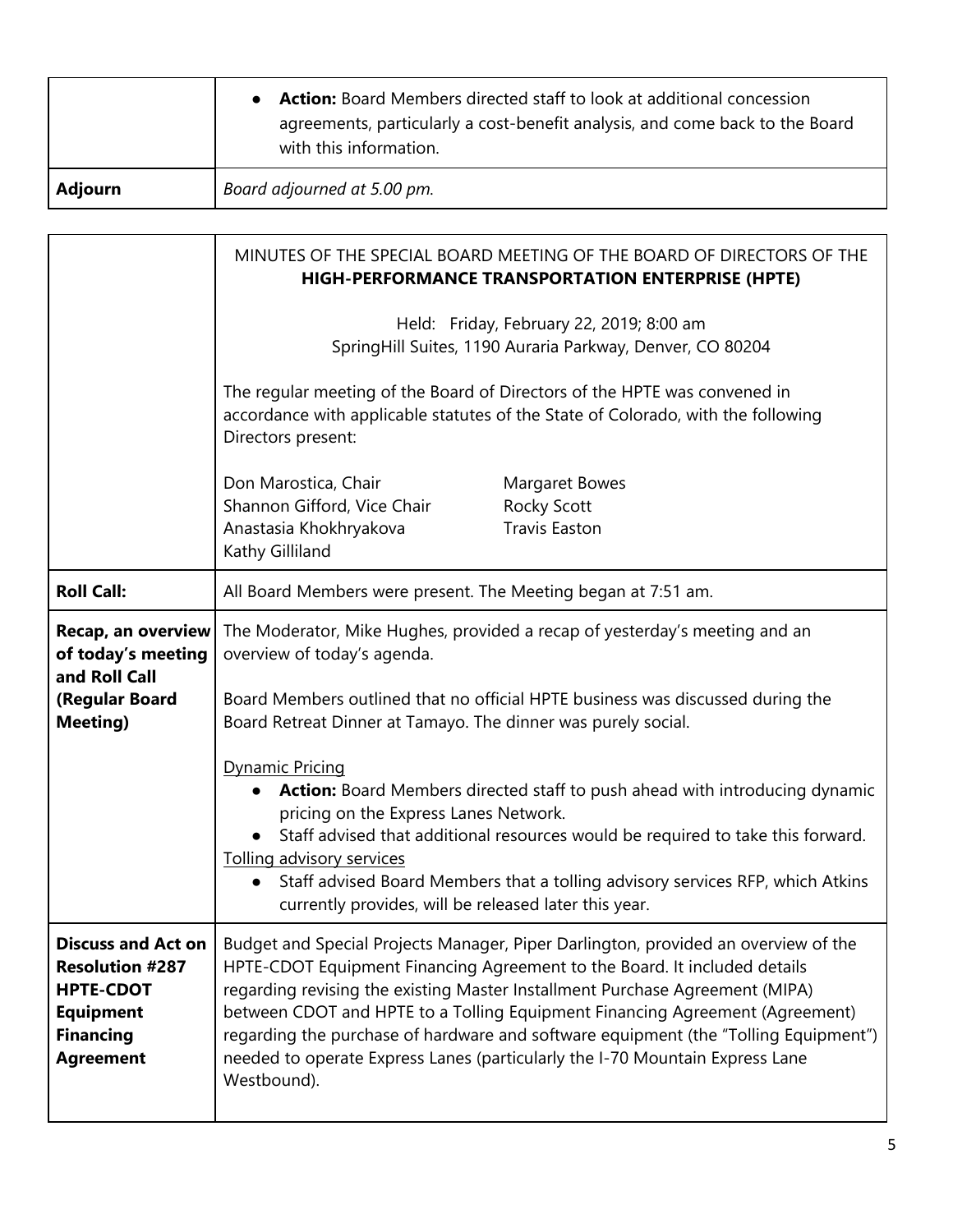| Board Members noted that the agreement (exhibit A: total amount available) should<br>be adapted to include language that states "up to \$2.96 million", instead of "up to \$2.9<br>million".                                                                                                                                                                                                                                                                                                                                                                                                                                                                                                                                                                       |
|--------------------------------------------------------------------------------------------------------------------------------------------------------------------------------------------------------------------------------------------------------------------------------------------------------------------------------------------------------------------------------------------------------------------------------------------------------------------------------------------------------------------------------------------------------------------------------------------------------------------------------------------------------------------------------------------------------------------------------------------------------------------|
| Action: Resolution #287 was updated to reflect the above change, as directed by the<br>Board.                                                                                                                                                                                                                                                                                                                                                                                                                                                                                                                                                                                                                                                                      |
| Upon a motion by Vice Chair Gifford and second by Director Easton, Resolution #287<br>was unanimously approved.                                                                                                                                                                                                                                                                                                                                                                                                                                                                                                                                                                                                                                                    |
| Upon a motion by Director Khokhryakova and second by Director Gilliland, the<br>Consent Agenda Resolution #288 was unanimously approved.                                                                                                                                                                                                                                                                                                                                                                                                                                                                                                                                                                                                                           |
| Enterprise Controller, Kay Hruska, presented the Fiscal Year 2017 and 2018 annual<br>audited financial statements to the Board, noted that this was another successful year<br>without any findings, and highlighted that hard copies are available.                                                                                                                                                                                                                                                                                                                                                                                                                                                                                                               |
| <b>Discussion</b><br>Governance Committee<br>Staff and Board Members discussed the possibility of establishing a committee<br>$\bullet$<br>to develop internal governance documentation.<br>Action: The Board directed staff to establish a governance committee, chaired<br>$\bullet$<br>by Director Scott. Vice Chair Gifford and Director Khokhryakova volunteered to<br>join the committee.<br>Action: The Attorney General's Office agreed to compile a list of existing<br>$\bullet$<br>governance documents for the committee to facilitate discussion regarding<br>what additional areas need to be addressed.<br>Staff suggested reviewing and updating the 2013 IGA with CDOT as part of this<br>process.<br>The Board adjourned for a break at 8.27 am. |
| The Board reconvened at 8.32 am.<br>Nick Farber, Head of Innovative Project Delivery, delivered a presentation to the board<br>on HPTE's history. The presentation included:<br>Background on how and why HPTE was established<br>Increased funding for transportation infrastructure that HPTE has enabled<br>Key milestones in HPTE's growth<br>Timeline of key activities (1999-2018)<br>Overview of Express Lanes Network<br>Key questions for the HPTE Board<br><b>Discussion</b><br>Board Members and staff discussed the presentation Director Spector gave to the                                                                                                                                                                                          |
|                                                                                                                                                                                                                                                                                                                                                                                                                                                                                                                                                                                                                                                                                                                                                                    |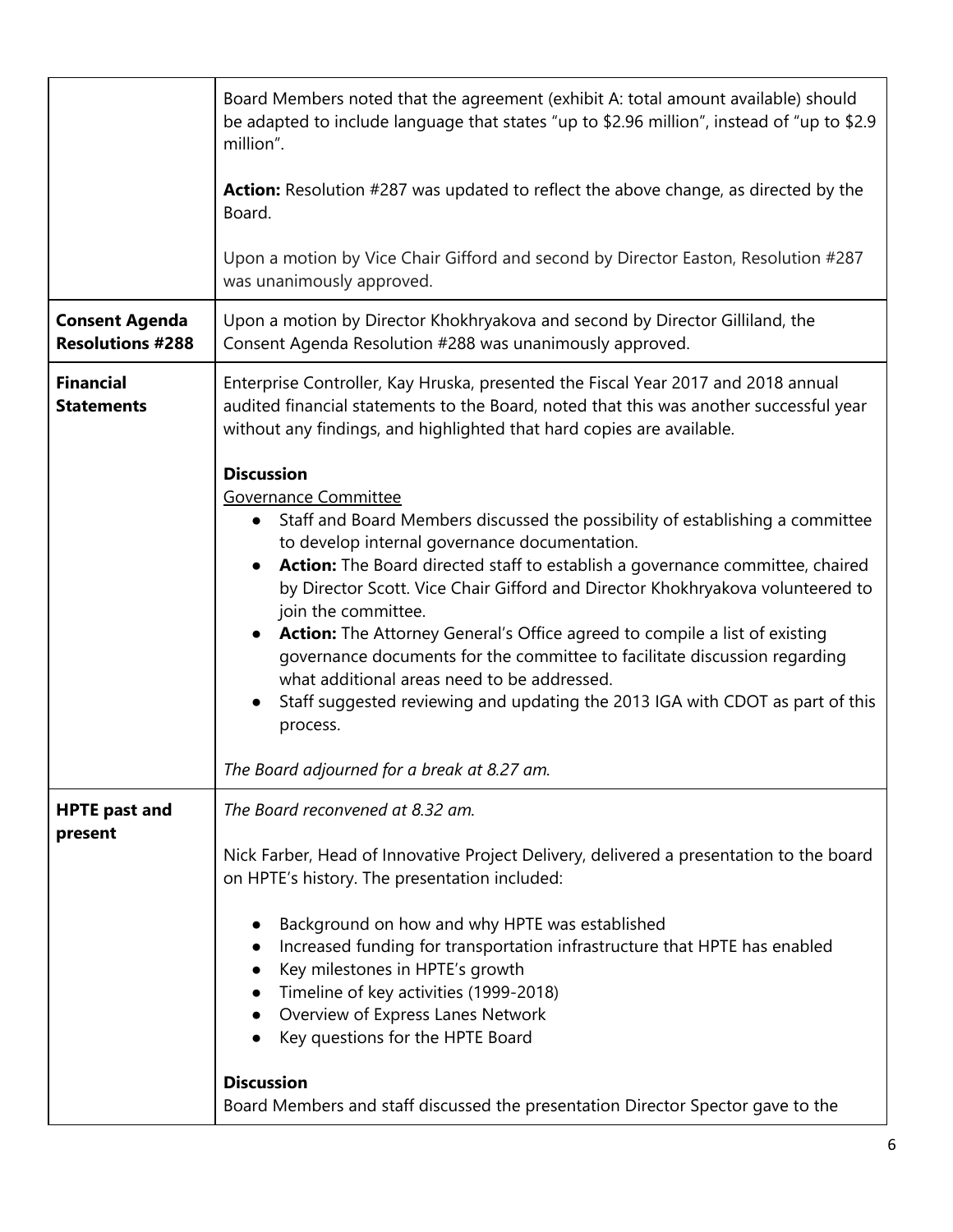|                                       | Transportation Legislation Review Committee (TLRC) and communications outreach.<br>Action: Staff to share the TLRC presentation with Board Members.<br>Action: HPTE communications one-pager to be shared with HPTE Board<br>$\bullet$<br>Members.                                                                                                                                                                                                                                                                                                                                                                                                                                                                                                                                                          |
|---------------------------------------|-------------------------------------------------------------------------------------------------------------------------------------------------------------------------------------------------------------------------------------------------------------------------------------------------------------------------------------------------------------------------------------------------------------------------------------------------------------------------------------------------------------------------------------------------------------------------------------------------------------------------------------------------------------------------------------------------------------------------------------------------------------------------------------------------------------|
| <b>Express Lane</b><br><b>Network</b> | Maintenance of the Head of Innovative Project Delivery, Nick Farber, provided an overview of current O&M<br>on the Express Lanes Network, lessons learned from peer agencies and options to<br>address maintenance issues on current and future Express Lanes.                                                                                                                                                                                                                                                                                                                                                                                                                                                                                                                                              |
|                                       | Mr. Farber noted that currently HPTE relies on CDOT Division of Highway Maintenance<br>to provide maintenance services for the Express Lanes. With the addition of 142 miles<br>of additional Express Lanes coming online by 2022 (bringing the total to 210) it is<br>expected that the level of service will drop as a result if measures are not put in place<br>to mitigate these challenges. CDOT does not have the resources to hire new staff or<br>buy equipment to keep up with the demands of C-470 (due to open in 2019), and<br>other Express Lanes corridors, when they come online.                                                                                                                                                                                                           |
|                                       | <b>Discussion</b><br>Maintenance options<br>Staff confirmed that if maintenance on Express Lanes was contracted out, it<br>$\bullet$<br>would not displace CDOT staff, rather it would free them up to focus on other<br>corridors.<br>Board Members discussed oversight of maintenance staff/contractors and<br>possible ways this could be organized and funded (toll revenue etc.)<br>Staff outlined possible ways to structure a pilot project contract on C-470<br>(Request for Qualification, Request for Information, and Request for Proposals).<br>The RFI would be released in late spring/early summer. The tolling advisory<br>services contract will also be released in the summer.<br>Action: Board Members directed staff to explore a pilot project contract on C-<br>470 for maintenance. |
| <b>Market</b><br>engagement           | Head of Innovative Project Delivery, Nick Farber, provided an overview of the current<br>HPTE Procurement Guidelines on how HPTE assesses unsolicited proposals, a<br>comparison with other peer agencies and options for improving HPTE's market<br>engagement.                                                                                                                                                                                                                                                                                                                                                                                                                                                                                                                                            |
|                                       | <b>Discussion</b><br>Board Members and staff discussed peer agencies comparison, HPTE unsolicited<br>proposal staffing, process and costs, pre-development and non-disclosure<br>agreements.                                                                                                                                                                                                                                                                                                                                                                                                                                                                                                                                                                                                                |
|                                       | <b>Action:</b> Board Members directed staff to move ahead with revising HPTE's<br>Procurement Guidelines (predevelopment agreements and unsolicited<br>proposals) and come back to them with further information at a future<br>meeting.                                                                                                                                                                                                                                                                                                                                                                                                                                                                                                                                                                    |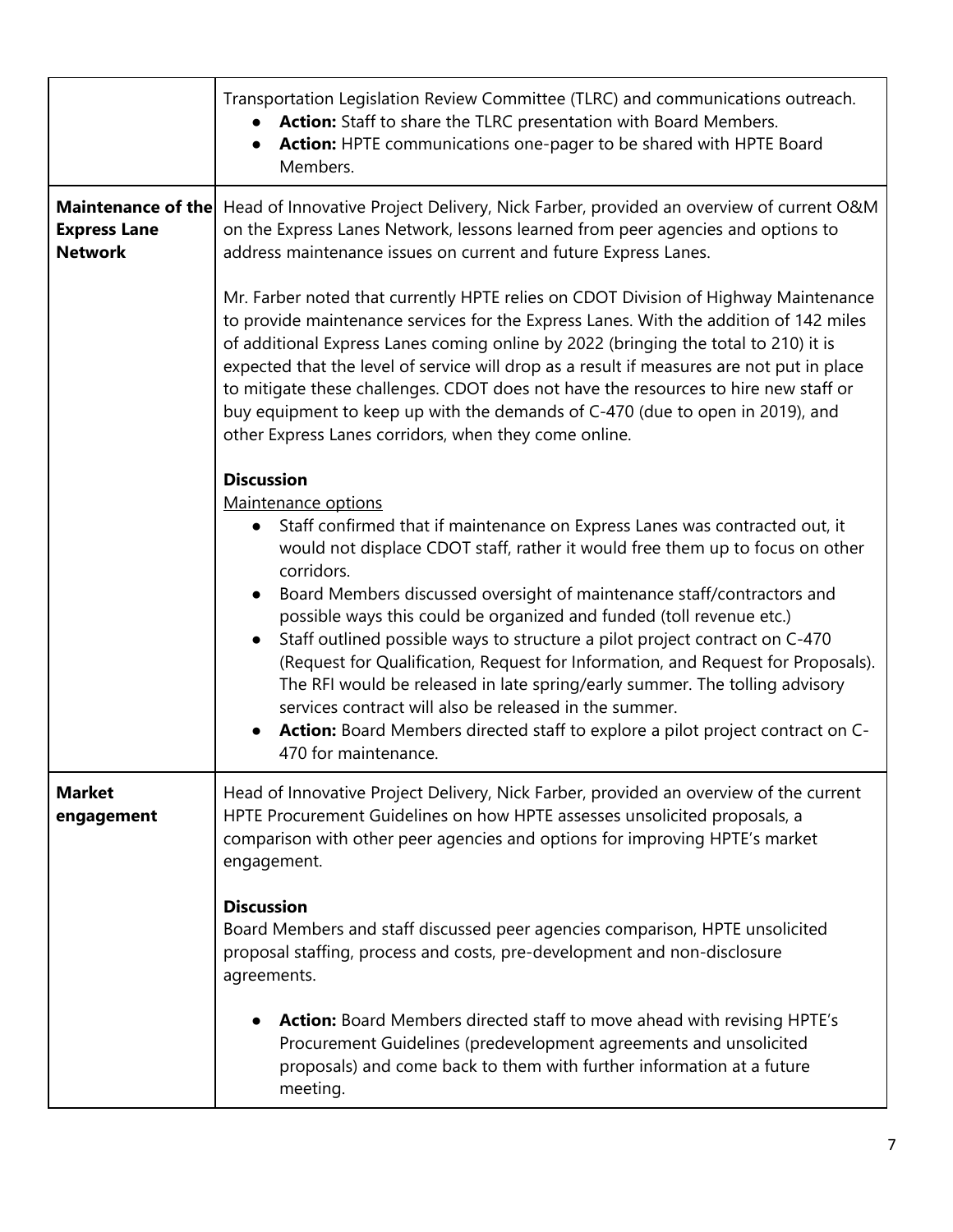| <b>Additional HPTE</b><br>activities | Budget and Special Projects Manager, Piper Darlington, and Head of Innovative Project<br>Delivery, Nick Farber, presented Board Members with information on current projects<br>(non-tolling or Express Lanes related) that HPTE staff have been exploring, to seek<br>their direction on which to continue to pursue, which included:<br>Federal Boulevard & Colfax Avenue<br>Parking Analysis<br>$\bullet$<br>Digital Billboards<br><b>Special Districts</b><br>Multi-Model and Transit (aviation; rail etc.)                                                                                                                                                                                                                                                                                                                                                                                                                |
|--------------------------------------|--------------------------------------------------------------------------------------------------------------------------------------------------------------------------------------------------------------------------------------------------------------------------------------------------------------------------------------------------------------------------------------------------------------------------------------------------------------------------------------------------------------------------------------------------------------------------------------------------------------------------------------------------------------------------------------------------------------------------------------------------------------------------------------------------------------------------------------------------------------------------------------------------------------------------------|
|                                      | Creative land use projects<br>$\bullet$                                                                                                                                                                                                                                                                                                                                                                                                                                                                                                                                                                                                                                                                                                                                                                                                                                                                                        |
|                                      | Technology (RoadX collaboration; emerging Express Lane technology etc.)                                                                                                                                                                                                                                                                                                                                                                                                                                                                                                                                                                                                                                                                                                                                                                                                                                                        |
|                                      | <b>Discussion</b>                                                                                                                                                                                                                                                                                                                                                                                                                                                                                                                                                                                                                                                                                                                                                                                                                                                                                                              |
|                                      | Criteria to determine other priorities<br>Board Members discussed possible criteria to help narrow down the areas staff<br>$\bullet$<br>explore, which could include:<br>o Can it help CDOT address a problem?<br>Is it scalable?<br>$\circ$<br>Does it present an opportunity to generate revenue?<br>O<br>Is it a big project that impacts the long term viability of the<br>$\circ$<br>transportation system?<br>Does it support economic development?<br>$\circ$<br>Has it been tested and proven?<br>$\circ$<br>Is it focused on the long-term?<br>$\circ$<br>Is there public policy acceptability?<br><b>Action:</b> Staff to come back to the Board with a set of criteria, based on the<br>above-identified areas, for review.<br>Affordable employee housing<br>Action: Board Members directed staff to cease exploring opportunities in<br>affordable employee housing, mainly because others have more expertise in |
|                                      | this area and are better placed to pursue this.                                                                                                                                                                                                                                                                                                                                                                                                                                                                                                                                                                                                                                                                                                                                                                                                                                                                                |
|                                      | <b>Aviation</b>                                                                                                                                                                                                                                                                                                                                                                                                                                                                                                                                                                                                                                                                                                                                                                                                                                                                                                                |
|                                      | Board Members expressed their support for exploring how HPTE could work<br>with the Division of Aeronautics or local airports to support developing<br>infrastructure, possibly by HPTE acting as a conduit issuer.                                                                                                                                                                                                                                                                                                                                                                                                                                                                                                                                                                                                                                                                                                            |
|                                      | RoadX engagement<br>Board Members and staff discussed how HPTE has engaged with RoadX and<br>the opportunities that have been discussed and explored to date. Staff looked<br>at each opportunity through the lens of scalability.<br>HPTE participation in the agreement process                                                                                                                                                                                                                                                                                                                                                                                                                                                                                                                                                                                                                                              |
|                                      | Board Members and staff discussed how agreements are developed and<br>processed by CDOT. Staff outlined that they are starting to be included in these<br>processes which Board Members noted is a positive step forward and a good<br>opportunity to bring HPTE's skill set to bear.                                                                                                                                                                                                                                                                                                                                                                                                                                                                                                                                                                                                                                          |